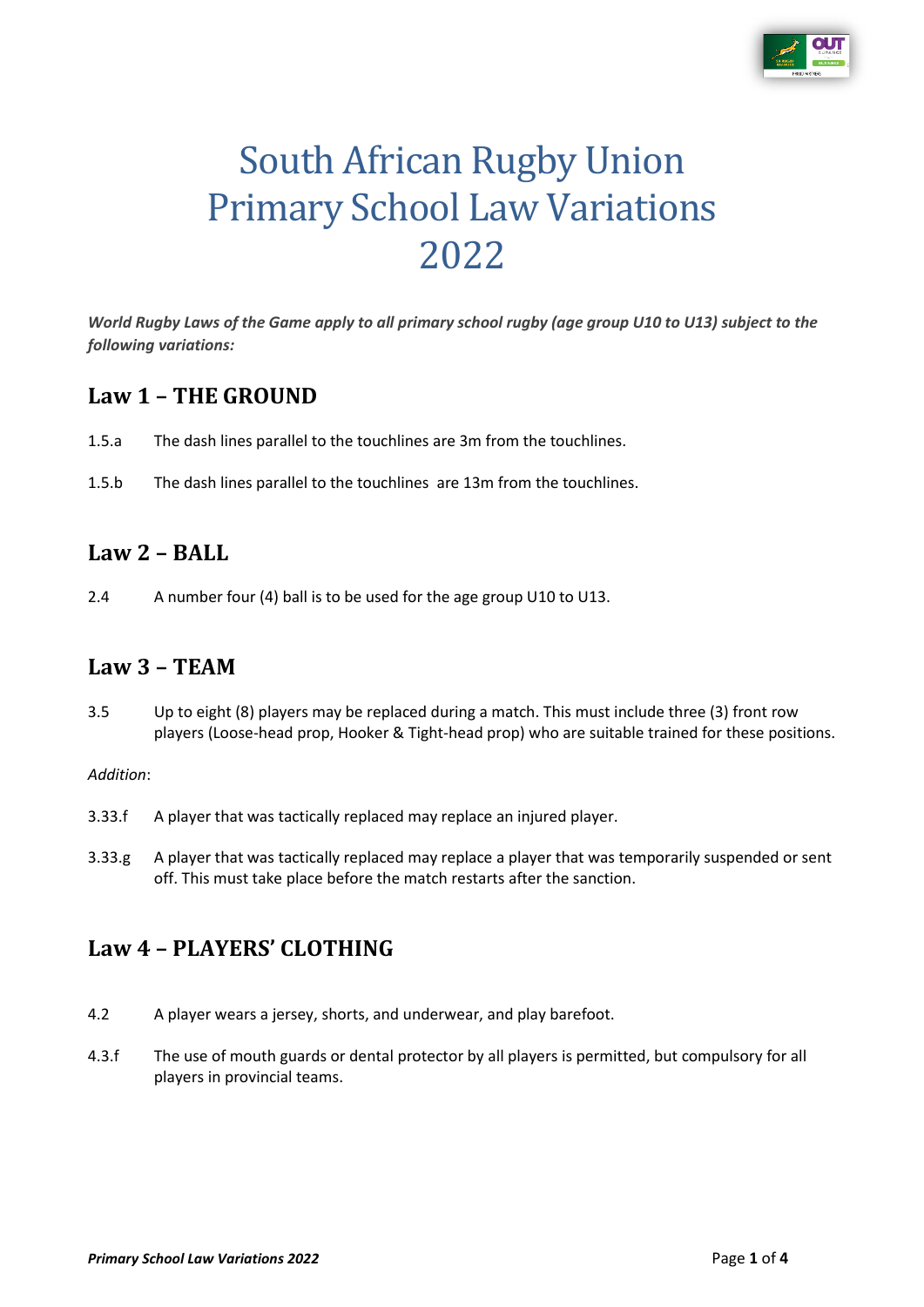

## **Law 5 – TIME**

- 5.1 For the age group U10 to U12 a match comprises two halves of twenty (20) minutes running time. For U13 a match comprises two halves of twenty-five (25) minutes running time.
- 5.2 A maximum of five (5) minutes will be allowed for half-time.
- 5.5.a A maximum of five (5) minutes injury time will be allowed in a match.

#### **Law 9 - FOUL PLAY**

9.7.e *Add*: A player must not create the impression at the tackle that he is been played in the air by jumping over a player. **Sanction: Penalty Kick**

#### *Addition*:

- 9.11.a No sling tackle is allowed, it's dangerous play. A player makes a tackle by grabbing the ball carrier clothing and executing a swinging action to bring the ball carrier to ground. **Sanction: Penalty Kick**
- 9.29 *Add*: A player temporary suspended (yellow carded) may be temporary replaced until the suspension period has expired. The temporary suspended player must return after the suspension period has expired except if the temporary replacement now becomes permanent.

*Amend*: Yellow Card suspensions will be for five (5) minutes running time

9.30 *Add*: A player sent permanently off may be replaced.

#### **Procedure for suspending a player or sending the player off:**

- The referee must call the team's coach onto the field and inform him of the reason for the sending off or temporary suspension of the player (There should be no debate as this is informative and not justification).
- A yellow or red card is shown, and the suspended player must remain with the team's coach during that period.

#### **Law 16 – MAUL**

16.14 *Amend:* Once the maul has moved forward more than ten (10) metres in the field of play towards the goal line the referee will shout "Play" (for safety reason). Should the ball not emerge then the maul has ended, and a scrum is awarded to the team moving forward.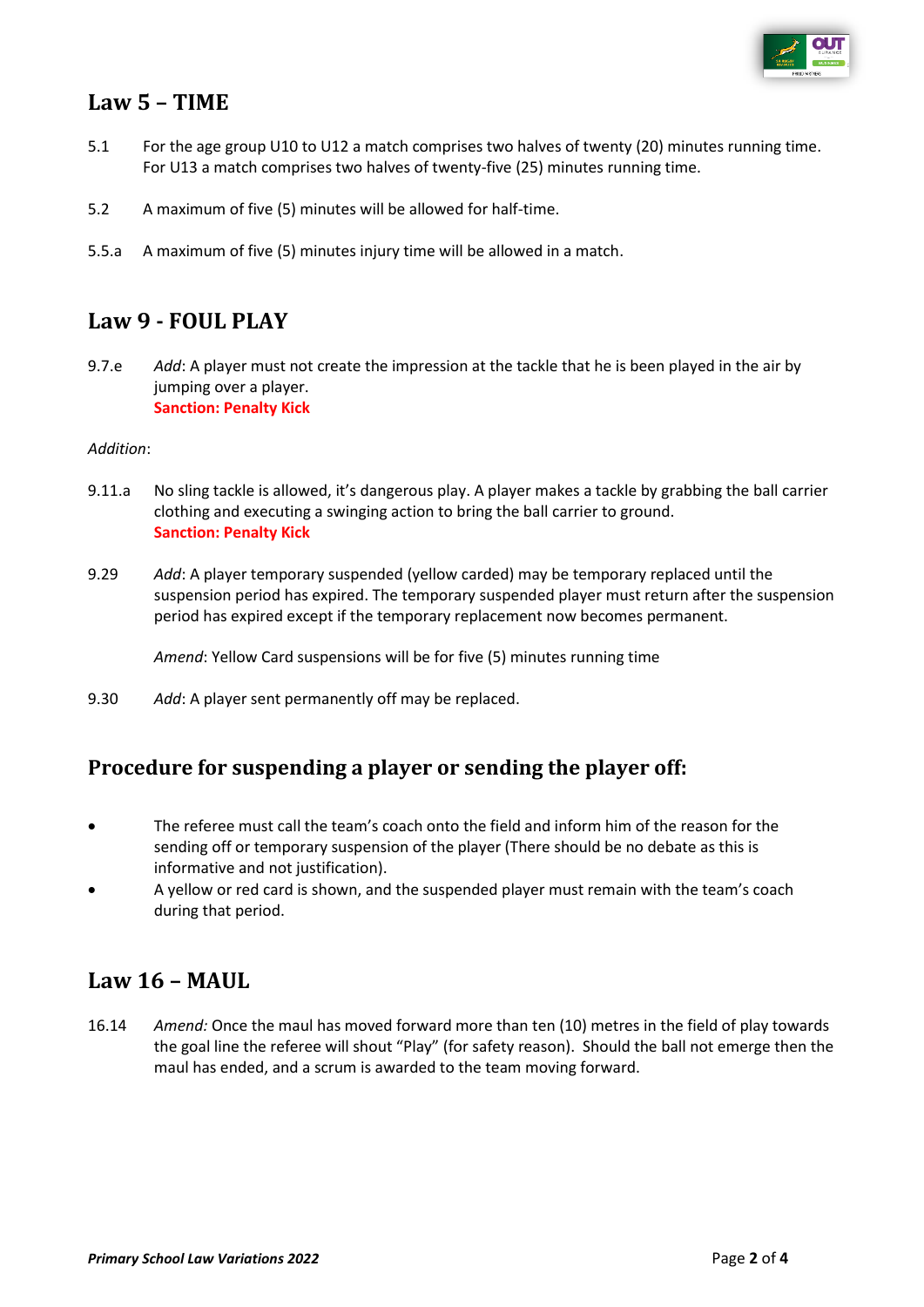

# **Law 18 – TOUCH, QUICK THROW and LINEOUT**

- 18.11 All seven (7) suitably trained forward players (positions 1, 3 to 8) must form the line-out.
	- There must be no interchange between forwards and backline players.
	- Short line-outs are not allowed.
	- Only on account of injury may a team form a line-out with less than seven (7) players. The opposing team must still have seven (7) players in the line-out. **Sanction: Free Kick**
- 18.18 Only a backline player may take up the position of receiver and may not change positions with a player in the line-out before the ball is thrown.
- 18.23.b The ball must be thrown straight so that it travels at least three (3) metres along the mark of touch before it first touches the ground or a player.
- 18.29.d A player who jumps and gains possession of the ball in the line-out and returns to the ground safely with the ball, all participating line-out players must join the formed ruck or maul until it ends, except the receivers.
	- This excludes the player throwing in the ball and his immediate opponent in the 3m area who has four options as per the law book – see law 18.27.
- 18.29.e **Defending at a line-out**. A player who jumps and gains possession of the ball in the line-out and returns to the ground safely with the ball, **may not be sacked**. A formed maul must follow once that player lands on the ground. **Sanction: Penalty kick**
- 18.35 Players not participating in the lineout must remain at least five (5) metres from the mark of touch on their own team's side or behind the goal line if this is nearer.

## **Law 19 – SCRUM**

- 19.5 Only suitably trained forward players (positions 1 to 8) may take part in scrums. There must be no interchange between forwards and backline players.
- 19.7.d Flankers in the scrum bind on a lock's body with at least one arm. The number eight (8) must bind between the two locks with both shoulders.
- 19.20 The Hooker from the team who put the ball in must strike for the ball, but only once the ball touches the ground in the tunnel. Bear in mind that it must be a CLEAR strike. **Sanction: Free kick**
- 19.30.a The offside line for the scrumhalf not in possession is the middle line of the scrum.